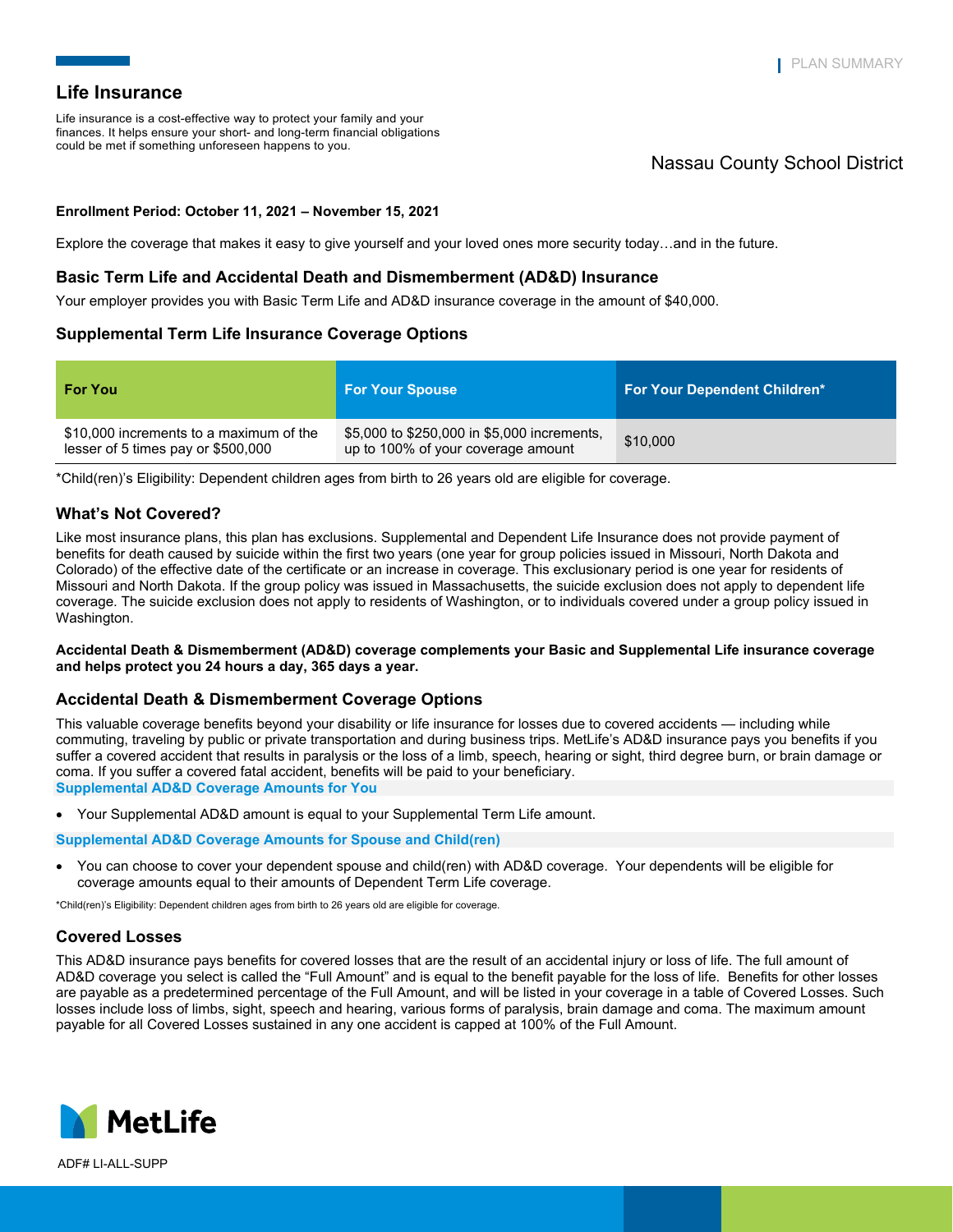# **Standard Additional Benefits Include**

Some of the standard additional benefits included in your coverage that may increase the amounts payable to you and/or defray additional expenses that result from accidental injury or loss of life are:

- Air Bag
- Seat Belt
- Common Carrier

# **What Is Not Covered by AD&D?**

AD&D insurance does not include payment for any loss which is caused by or contributed to by: physical or mental illness, diagnosis of or treatment of the illness; an infection, unless caused by an external wound accidentally sustained or from food poisoning; suicide or attempted suicide; injuring oneself on purpose; the voluntary intake or use by any means of any drug, medication or sedative, unless taken as prescribed by a doctor or an over-the-counter drug taken as directed; voluntary intake of alcohol in combination with any drug, medication or sedative; war, whether declared or undeclared, or act of war, insurrection, rebellion or active participation in a riot; committing or trying to commit a felony; any poison, fumes or gas, voluntarily taken, administered or absorbed; service in the armed forces of any country or international authority, except the United States National Guard; operating, learning to operate, or serving as a member of a crew of an aircraft; while in any aircraft for the purpose of descent from such aircraft while in flight (except for selfpreservation); or operating a vehicle or device while intoxicated as defined by the laws of the jurisdiction in which the accident occurs.

# **Additional Coverage Information**

## **How to Apply\***

Complete your enrollment process today! Be sure to indicate your Beneficiary. **Act Now During the Enrollment Period.** 

\*All applications are subject to review and approval by Metropolitan Life Insurance Company. Based on the plan design and the amount of coverage requested, a Statement of Health may need to be submitted to complete your application.

# **For Employee Coverage**

Enrollment in this Supplemental Term Life insurance plan is available without providing medical information as long as:

### **For Annual Enrollment**

- The enrollment takes place prior to the enrollment deadline, and
- You are continuing the coverage you had in the last year, or
- You are enrolling for coverage equal to/less than \$250,000.

## **For New Hires**

- The enrollment takes place within 31 days from the date you become eligible for benefits, and
- You are enrolling for coverage equal to/less than 5 times your basic annual earnings or \$250,000

If you do not meet all of the conditions stated above, you will need to provide additional medical information by completing a Statement of Health form.

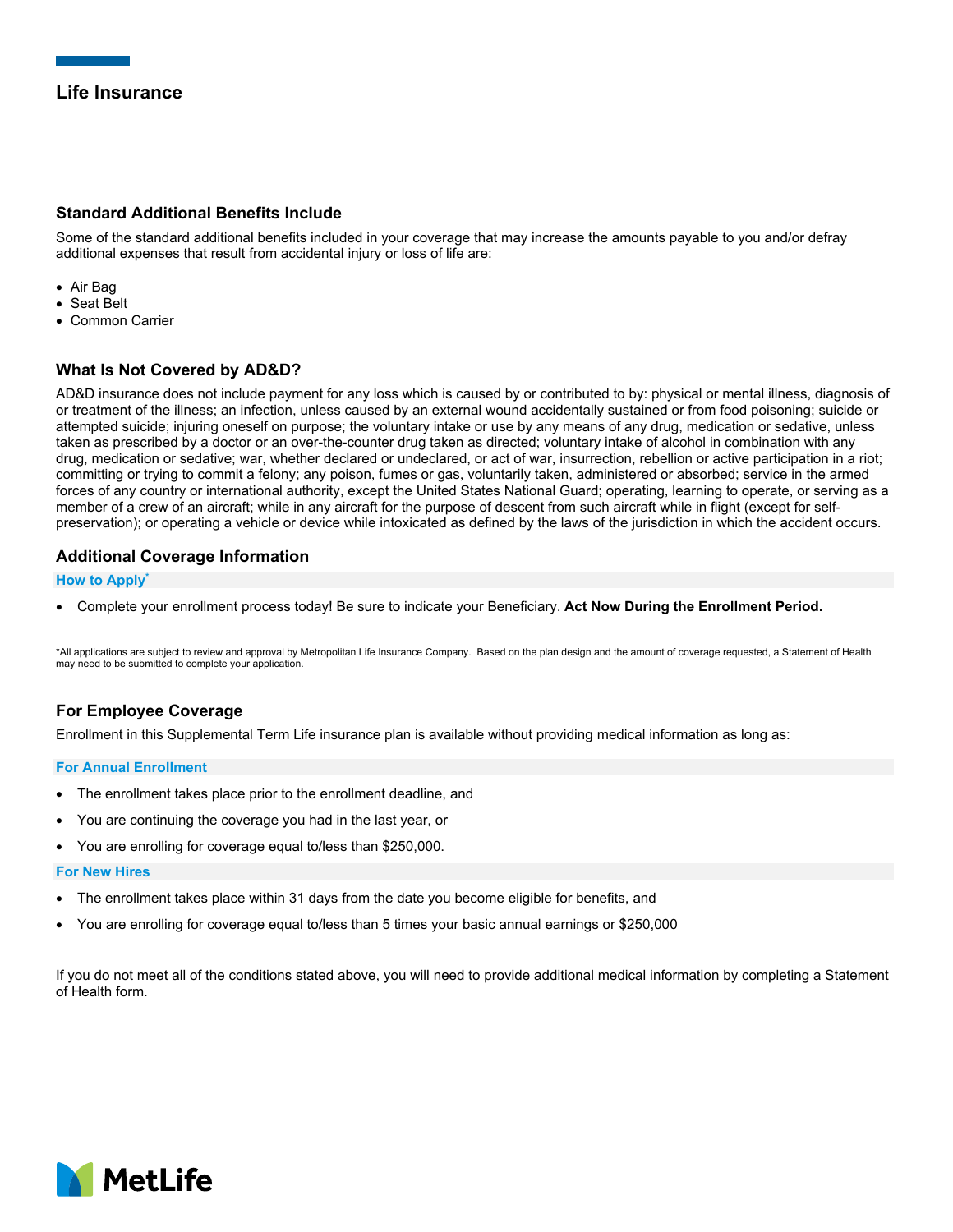## **For Dependent Coverage**

You must be covered in order to obtain coverage for your spouse and child(ren).

Your spouse does not need to provide medical information as long as:

### **For Annual Enrollment**

- The enrollment takes place prior to the enrollment deadline, and
- You are continuing the coverage you had for your spouse in the last year, or
- You are enrolling for coverage for your spouse equal to/less than \$50,000.

### **For New Hires**

- The enrollment takes place within 31 days from the date you become eligible for benefits, and
- You are enrolling for spouse coverage equal to/less than \$50,000.

If you do not meet all of the conditions stated above, you will need to provide additional medical information by completing a Statement of Health form.

## **About Your Coverage Effective Date**

You must be Actively at Work on the date your coverage becomes effective. Your coverage must be in effect in order for your spouse and eligible children's coverage to take effect. In addition, your spouse and eligible child(ren) must not be home or hospital confined or receiving or applying to receive disability benefits from any source when their coverage becomes effective.

If Actively at Work requirements are met, coverage will become effective on January 1, 2022 or the first of the month following the receipt of your completed application for all requests that do not require additional medical information. A request for your amount that requires additional medical information and is not approved by the date listed above will not be effective until the later of the date that notice is received that MetLife has approved the coverage or increase if you meet Actively at Work requirements on that date, or the date that Actively at Work requirements are met after MetLife has approved the coverage or increase. The coverage for your spouse and eligible child(ren) will take effect on the date they are no longer confined, receiving or applying for disability benefits from any source or hospitalized.

## **Who Can Be A Designated Beneficiary?**

You can select any beneficiary(ies) other than your employer for your Basic and Supplemental coverages, and you may change your beneficiary(ies) at any time. You can also designate more than one beneficiary. You are the beneficiary for your Dependent coverage.

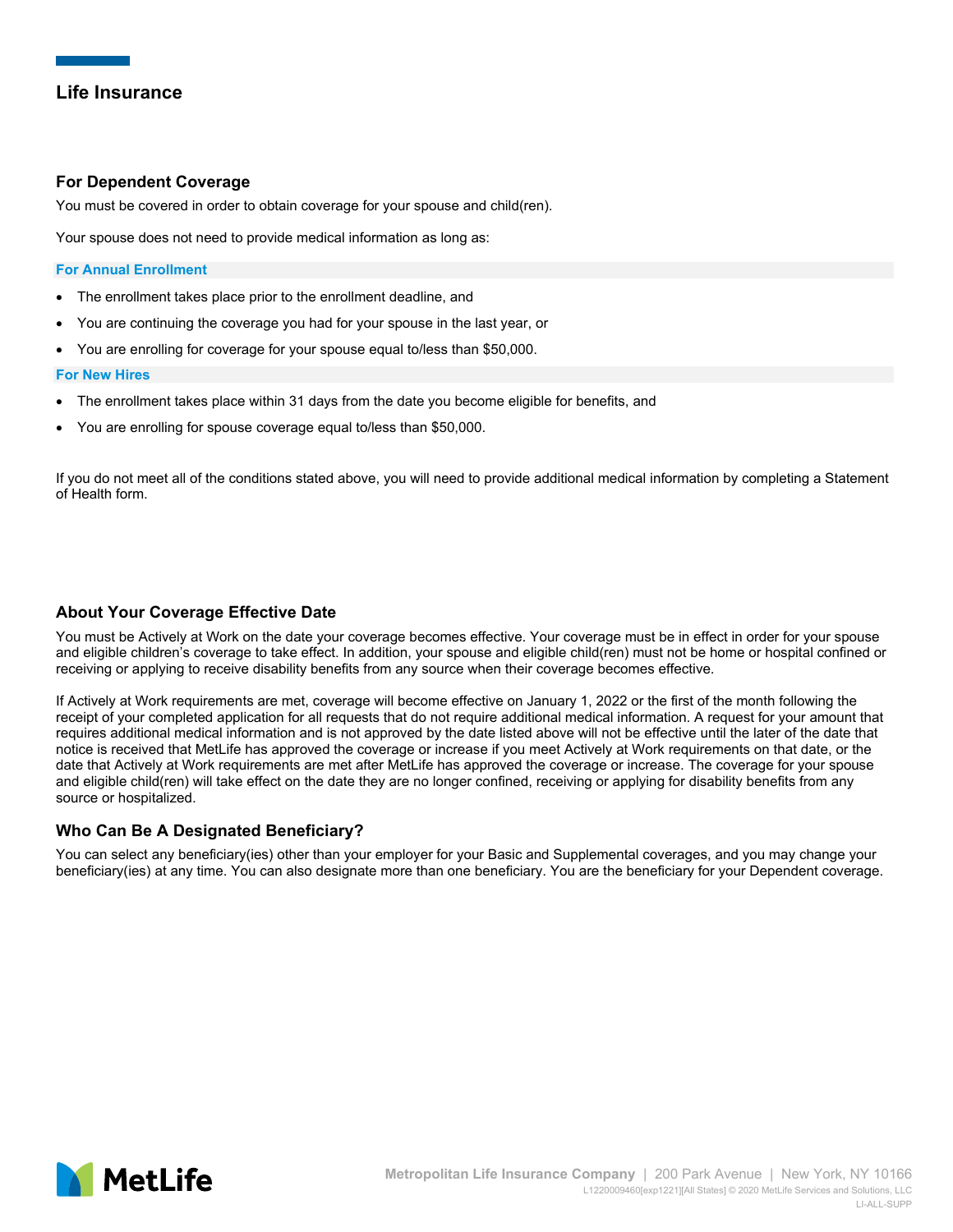## **Monthly Costs\* for Supplemental Term Life and Accidental Death and Dismemberment Insurance**

You have the option to purchase Supplemental Term Life Insurance. Listed below are your monthly rates (based on your age as of your last birthday) as well as those for your spouse (based on your age as of your last birthday). Rates to cover your child(ren) are also shown.

| Age                                   | Monthly Cost Per \$1,000 of Employee<br><b>Coverage</b> | Monthly Cost Per \$1,000 of Spouse<br>Coverage |
|---------------------------------------|---------------------------------------------------------|------------------------------------------------|
| Under 30                              | \$0.060                                                 | \$0.060                                        |
| $30 - 34$                             | \$0.080                                                 | \$0.080                                        |
| $35 - 39$                             | \$0.090                                                 | \$0.090                                        |
| $40 - 44$                             | \$0.170                                                 | \$0.170                                        |
| $45 - 49$                             | \$0.280                                                 | \$0.280                                        |
| $50 - 54$                             | \$0.490                                                 | \$0.490                                        |
| $55 - 59$                             | \$0.720                                                 | \$0.720                                        |
| $60 - 64$                             | \$0.830                                                 | \$0.830                                        |
| $65 - 69$                             | \$1.410                                                 | \$1.410                                        |
| $70 - 74$                             | \$2.575                                                 | \$2.575                                        |
| $75+$                                 | \$4.165                                                 | \$4.165                                        |
| Cost for your Child(ren) <sup>t</sup> | \$0.200                                                 |                                                |

† Covers all eligible children

\*Note: rates are subject to the policy's right to change premium rates, and the employer's right to change employee contributions.

Use the table below to calculate your premium based on the amount of life insurance you will need. **Example:** \$100,000 Supplemental Life Coverage

| 1. Enter the rate from the table<br>(example age 36)                                                            | \$0.090 |  |
|-----------------------------------------------------------------------------------------------------------------|---------|--|
| 2. Enter the amount of insurance in<br>thousands of dollars (Example: for<br>\$100,000 of coverage enter \$100) | \$100   |  |
| 3. Monthly premium $(1) \times (2)$                                                                             | \$9.00  |  |

Repeat the three easy steps above to determine the cost for each coverage selected.

## **Monthly Cost for Accidental Death & Dismemberment (AD&D) Insurance**

| Supplemental Coverage | <b>Monthly Cost Per \$1,000 of Coverage</b> |
|-----------------------|---------------------------------------------|
| Employee              | \$0.025                                     |
| Dependent Spouse      | \$0.025                                     |
| Dependent Child       | \$0.025                                     |

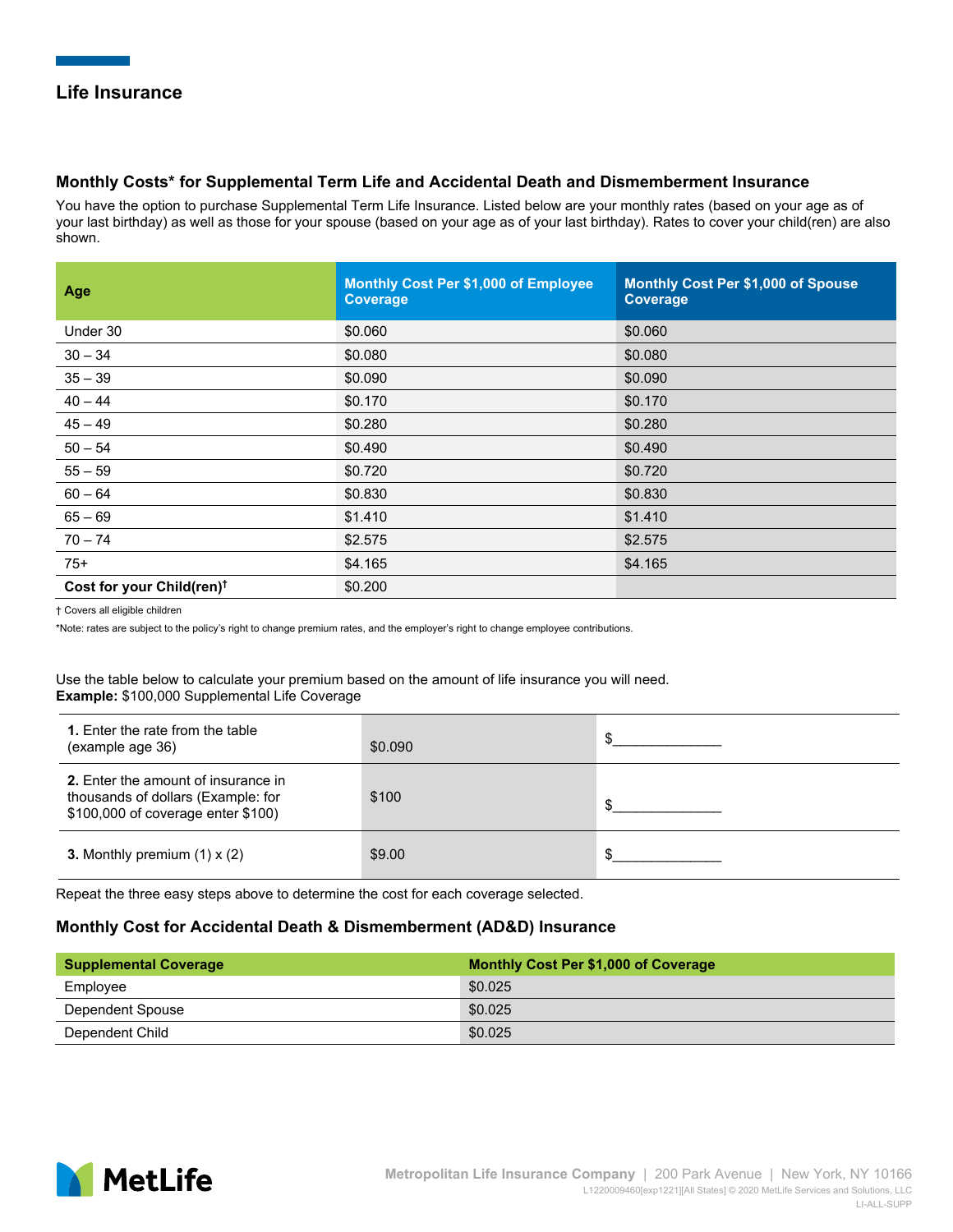# **Once Enrolled, You have Access to MetLife AdvantagesSM — Services to Help Navigate What Life May Bring**

## **Grief Counseling (all states except NY)1 To help you, your dependents, and your beneficiaries cope with loss**

You, your dependents, and your beneficiaries have access to grief counseling<sup>1</sup> sessions and funeral related concierge services to help cope with a loss — at no extra cost. Grief counseling services provide confidential and professional support during a difficult time to help address personal and funeral planning needs. At your time of need, you and your dependents have 24/7 access to a work/life counselor. You simply call a dedicated 24/7 toll-free number to speak with a licensed professional experienced in helping individuals who have suffered a loss. Sessions can either take place in-person or by phone. You can have up to five face-to-face grief counseling sessions per event to discuss any situation you perceive as a major loss, including but not limited to death, bankruptcy, divorce, terminal illness, or losing a pet.<sup>1</sup> In addition, you have access to funeral assistance for locating funeral homes and cemetery options, obtaining funeral cost estimates and comparisons, and more. You can access these services by calling 1-888-319-7819 or log on to www.metlifegc.lifeworks.com (Username: metlifeassist; Password: support).

Download this helpful Funeral Planning Guide at https://www.metlife.com/funeralplanning/funeral-guide/.

### **Funeral Discounts and Planning Services2**

### **Ensuring your final wishes are honored**

As a MetLife group life policyholder, you and your family may have access to funeral discounts, planning and support to help honor a loved one's life — at no additional cost to you. Dignity Memorial provides you and your loved ones access to discounts of up to 10% off of funeral, cremation and cemetery services through the largest network of funeral homes and cemeteries in the United States.

When using a Dignity Memorial Network you have access to convenient planning services — either online at www.finalwishesplanning.com, by phone (1-866-853-0954), or by paper — to help make final wishes easier to manage. You also have access to assistance from compassionate funeral planning experts to help guide you.

### **Beneficiary Claim Assistance3 For support when beneficiaries need it most**

This program is designed to help beneficiaries sort through the details and serious questions about claims and financial needs during a difficult time. MetLife has arranged for Massachusetts Mutual Life Insurance Company (Mass Mutual) financial professionals to be available for assistance in-person or by telephone to help with filing life insurance claims, government benefits and help with financial questions.

### **Life Settlement Account5**

## **For immediate access to death proceeds**

The Total Control Account® (TCA) settlement option provides your loved ones with a safe and convenient way to manage the proceeds of a life or accidental death and dismemberment claim payments of \$5,000 or more, backed by the financial strength and claims paying ability of Metropolitan Life Insurance Company. TCA death claim payments relieve beneficiaries of the need to make immediate decisions about what to do with a lump-sum check and enable them to have the flexibility to access funds as needed while earning a guaranteed minimum interest rate on the proceeds as they assess their financial situations. Call 1-800-638-7283 for more information about options available to you.

### **Will Preparation7**

## **To help ensure your decisions are carried out**

When you enroll for supplemental term life coverage, you will automatically receive access to Will Preparation Services at no extra cost to you. Both you and your spouse will have unlimited in-person or telephone access to one of MetLife Legal Plans, Inc nationwide network of 14,000+ participating attorneys for preparation of or updating a will, living will or power of attorney.\* When you use a participating plan attorney, there will be no charge for the services.\* Like life insurance, a carefully prepared will (simple or complex), living will and power of attorney are important.

 A will lets you define your most important decisions, such as who will care for your children or inherit your property.

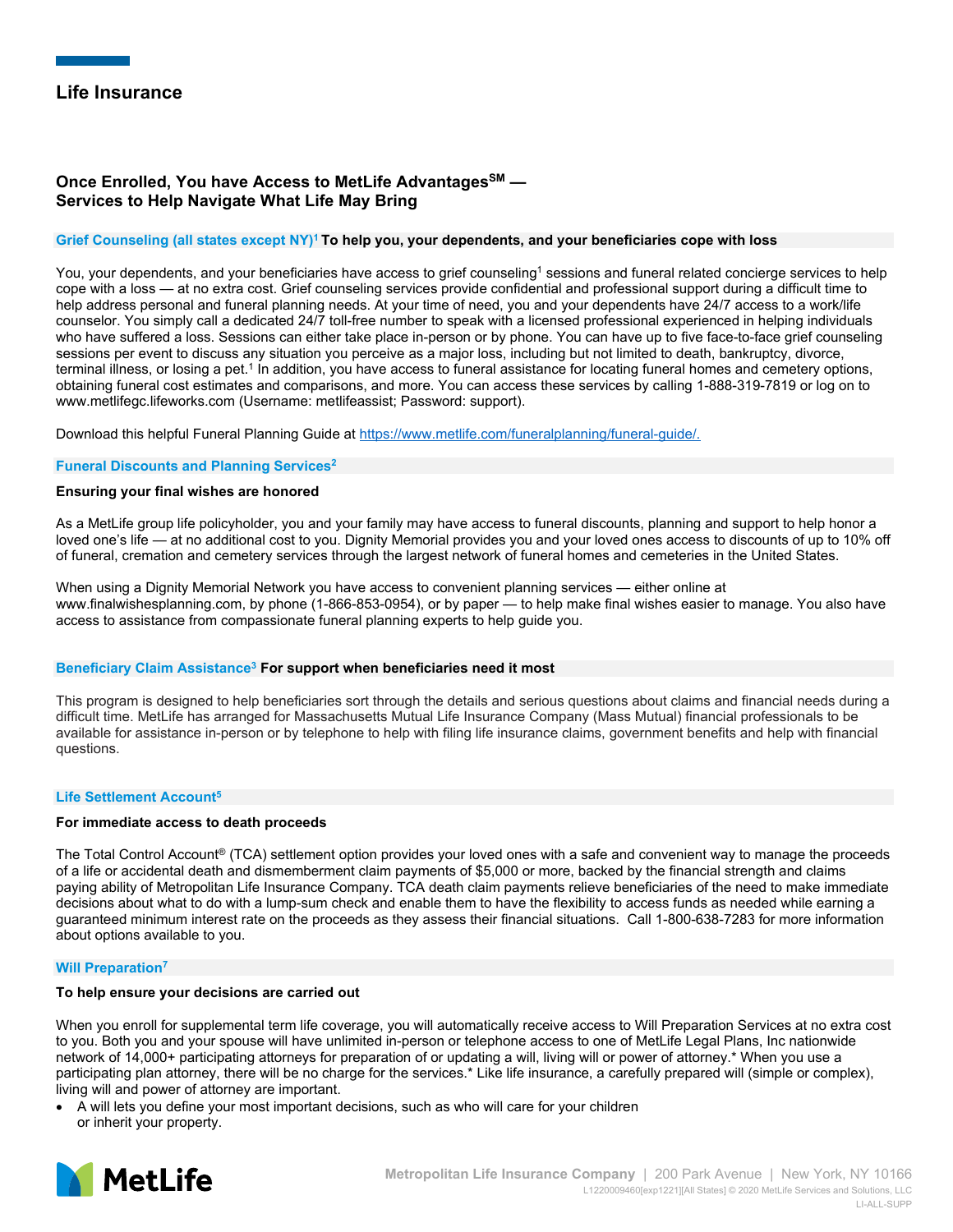- A living will ensures your wishes are carried out and protects your loved ones from having to make very difficult and personal medical decisions by themselves. Also called an "advanced directive," it is a document authorized by statutes in all states that allows you to provide written instructions regarding use of extraordinary life-support measures and to appoint someone as your proxy or representative to make decisions on maintaining extraordinary life-support if you should become incapacitated and unable to communicate your wishes.
- Powers of attorney allow you to plan ahead by designating someone you know and trust to act on your behalf in the event of unexpected occurrences or if you become incapacitated

Call 1-800-821-6400 and a Client Service Representative will assist you.

\* You also have the flexibility of using an attorney who is not participating in the MetLife Legal Plans, Inc. network and being reimbursed for covered services according to a set fee schedule. In that case you will be responsible for any attorney's fees that exceed the reimbursed amount.

**Estate Resolution Services<sup>SM7</sup> (ERS)** 

**Personal service and compassion assistance to help probate your and your spouse's estates.** 

MetLife Estate Resolution Services<sup>SM</sup> provides probate services in person or over the phone to the representative (executor or administrator) of the deceased employee's estate and the estate of the employee's spouse. Estate Resolution Services include preparation of documents and representation at court proceedings needed to transfer the probate assets from the estate to the heirs and completion of correspondence necessary to transfer non-probate assets. ERS covers participating plan attorneys' fees for telephone and face-to-face consultations or for the administrator or executor to discuss general questions about the probate process.

### **WillsCenter.com8**

### **Self-service online legal document preparation**

Employees and spouses have access to WillsCenter.com, an online document service to prepare and update a will, living will, power of attorney, funeral directive, memorandum of wishes or HIPAA authorization form in a secure 24/7 environment at no additional cost. This service is available with all life coverages. Log on to www.willscenter.com to register as a new user.

## **Portability**

## **So you can keep your coverage even if you leave your current employer**

Should you leave Nassau County School District for any reason, and your Supplemental and Dependent Term Life and Supplemental and Dependent Accidental Death and Dismemberment insurance under this plan terminates, you will have an opportunity to continue group term coverage ("portability") under a different policy, subject to plan design and state availability. Rates will be based on the experience of the ported group and MetLife will bill you directly. Rates may be higher than your current rates. To take advantage of this feature, you must have coverage of at least \$10,000 up to a maximum of \$2,000,000.

Portability is also available on coverage you've selected for your spouse and dependent child(ren). The maximum amount of coverage for spouses is \$250,000; the maximum amount of dependent child coverage is \$25,000. Increases, decreases and maximums are subject to state availability.

Generally, there is no minimum time for you to be covered by the plan before you can take advantage of the portability feature. Please see your employer for specific details.

Please note that if you experience an event that makes you eligible for portable coverage, please call a MetLife representative at 1- 888-252-3607 or contact your employer for more information.

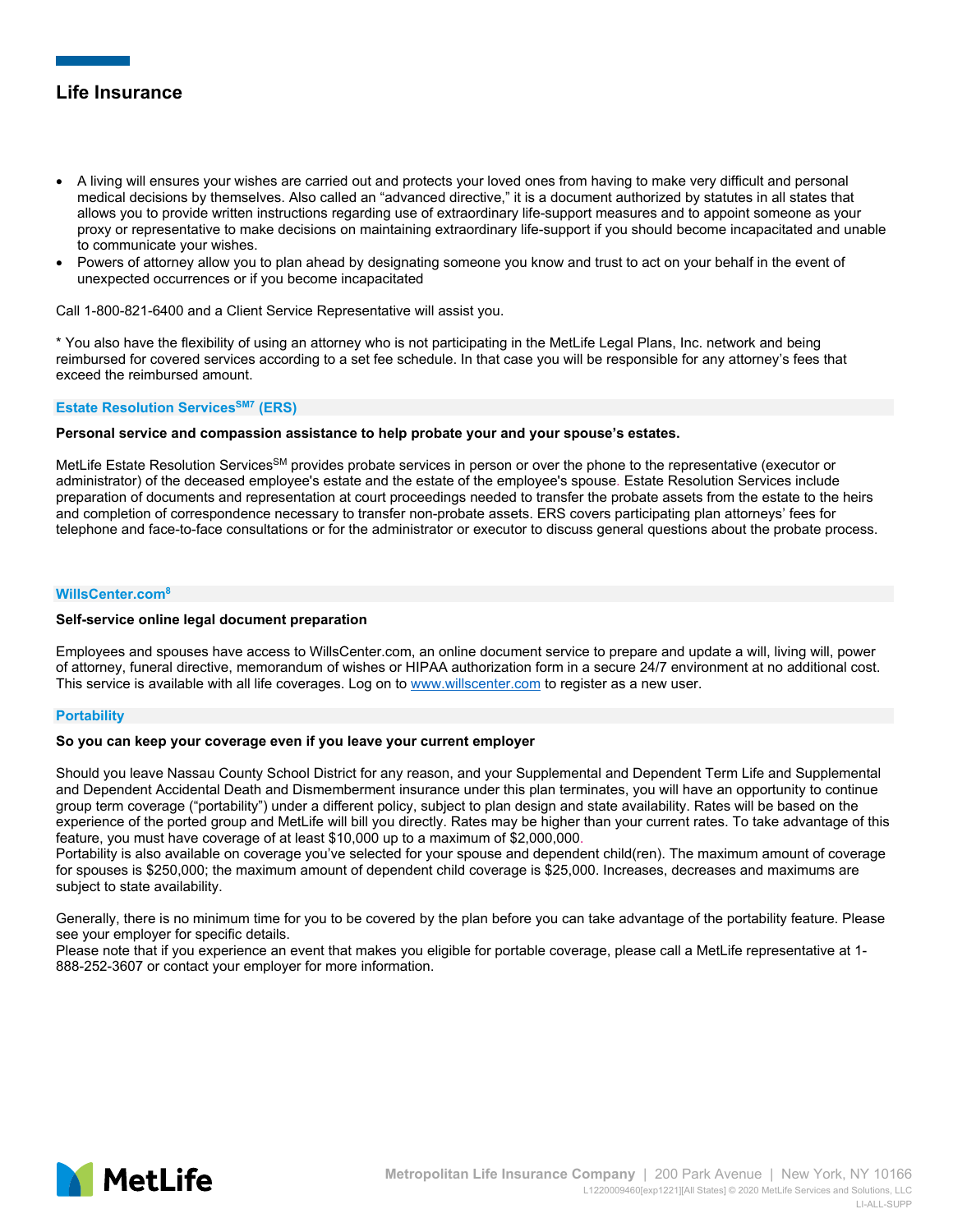## **Additional Features**

This insurance offering from your employer and MetLife comes with additional features that can provide assistance to you and your family

## **Accelerate Benefits Option<sup>10</sup>**

## **For access to funds during a difficult time**

If you become terminally ill and are diagnosed with 12 months or less to live, you have the option to receive up to 80% of your life insurance proceeds. This can go a long way towards helping your family meet medical and other expenses at a difficult time. Amounts not accelerated will continue under your employer's plan for as long as you remain eligible per the certificate requirements and the group policy remains in effect.

The accelerated life insurance benefits offered under your certificate are intended to qualify for favorable tax treatment under Section 101(g) of the Internal Revenue Code (26 U.S.C.Sec 101(g)). 10

Accelerated Benefits Option is not the same as long term care insurance (LTC). LTC provides nursing home care, home-health care, personal or adult day care for individuals above age 65 or with chronic or disabling conditions that require constant supervision.

The Accelerated Benefits Option is also available to spouses insured under Dependent Life insurance plans. This option is not available for dependent child coverage.

## **Conversion**

## **For protection after your coverage terminates**

You can generally convert your group term life insurance benefits to an individual whole life insurance policy if your coverage terminates in whole or in part due to your retirement, termination of employment, or change in employee class. Conversion is available on all group life insurance coverages. Please note that conversion is **not** available on AD&D coverage. If you experience an event that makes you eligible to convert your coverage, please call 1-877-275-6387 to begin the conversion process. Please contact your employer for more information.

### **Waiver of Premiums for Total Disability (Continued Protection)**

### **Offering continued coverage when you need it most**

If you become Totally Disabled, you may qualify to continue certain insurance. You may also be eligible for waiver of your basic and supplemental term life insurance premium until you reach age 70, die, or recover from your disability, whichever is sooner.

Total Disability or Totally Disabled means you are unable to do your job and any other job for which you are fit by education, training or experience due to injury or sickness. The Total Disability must begin before age 60, and your waiver will begin after you have satisfied a 9-month waiting period of continuous disability. The waiver of premium will end when you turn age 70, die, or recover. Please note that this benefit is only available after you have participated in the supplemental term life plan for 12 months and it is not available on dependent coverage.

**3-Beneficiary Claim Assistance, Transition Solutions and Retirement Planning MetLife administers the programs, but has arranged for specially-trained financial professionals offer financial education and, upon request, provide personal guidance to employees and former employees of companies providing these programs through MetLife.** 

**5-Life Settlement Account The TCA is not insured by the Federal Deposit Insurance Corporation or any government agency. The assets backing TCAs are maintained in MetLife's general account and are subject to claims of MetLife's creditors. MetLife bears the investment risk of the assets backing TCAs, and expects to receive a profit.** 



**<sup>1-</sup> Grief Counseling services are provided through an agreement with LifeWorks US Inc. LifeWorks is not an affiliate of MetLife, and the services LifeWorks provides are separate and apart from the insurance provided by MetLife. LifeWorks has a nationwide network of over 30,000 counselors. Counselors have master's or doctoral degrees and are licensed professionals. The Grief Counseling program does not provide support for issues such as: domestic issues, parenting issues, or marital/relationship issues (other than a finalized divorce). For such issues, members should inquire with their human resources department about available company resources. This program is available to insureds, their dependents and beneficiaries who have received a serious medical diagnosis or suffered a loss. Events that may result in a loss are not covered under this program unless and until such loss has occurred. Services are not available in all jurisdictions and are subject to regulatory approval. Not available on all policy forms.** 

**<sup>2-</sup>Funeral Discounts Services and discounts are provided through a member of the Dignity Memorial® Network, a brand name used to identify a network of licensed funeral,**  cremation and cemetery providers that are affiliates of Service Corporation International (together with its affiliates, "SCI"), 1929 Allen Parkway, Houston, Texas. The online<br>planning site is provided by SCI Shared Resour **the insurance provided by MetLife. SCI offers planning services, expert assistance, and bereavement travel services to anyone regardless of affiliation with MetLife. Discounts through Dignity Memorial's network of funeral providers have been pre-negotiated. Not available where prohibited by law. If the group policy is issued in an approved state, the discount is available for services held in any state except KY and NY, or where there is no Dignity Memorial presence (AK, MT, ND, SD, and WY). For MI and TN, the discount is available for "At Need" services only. Not approved in AK, FL, KY, MT, ND, NY and WA.**